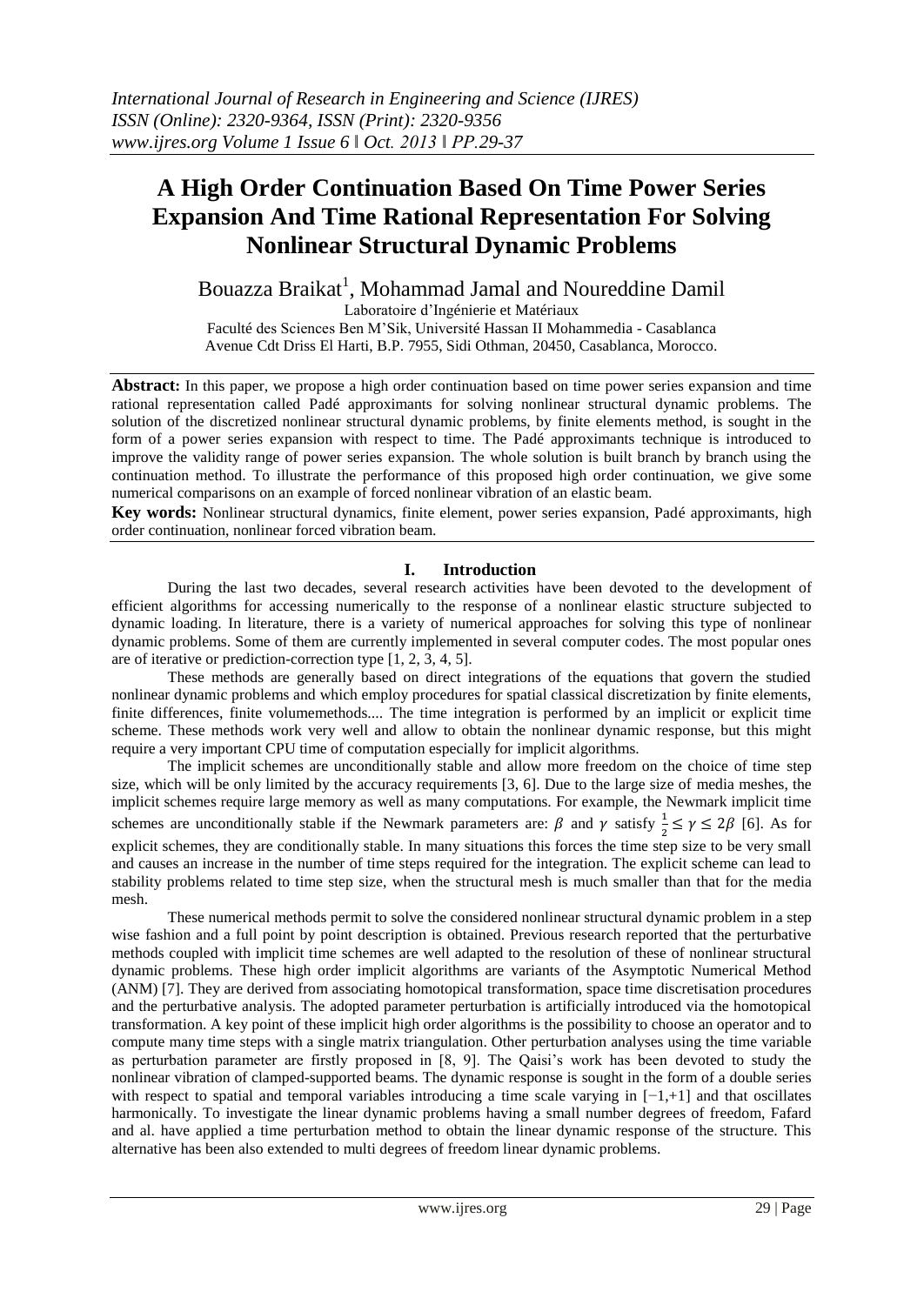The aim of this work is to extend this idea of time series expansion to nonlinear structural dynamic problems with multidegrees of freedom, and secondly to introduce other fractional representations based on the Padé approximants [12] in order to ameliorate the validity range of the considered time power series expansion. The whole nonlinear dynamic response of the structure is obtained by continuation method [12]. The efficiency of the proposed high order continuation is illustrated on an example of nonlinear forced vibration beam. A comparison with Newton Raphson method coupled with Newmark implicit scheme [6] is presented.

# **II. Governing nonlinear structural dynamic equations**

Let's consider a tridimensional nonlinear elastic structure occupying a volume  $\Omega$  of boundary  $\partial\Omega$  The structure, made of an isotropic homogeneous elastic material of density  $\rho$ , is subjected to a prescribed displacement  $u_d$  on a part  $\partial \Omega$ <sub>u</sub> and to a density of surface forces F on the complementary  $\partial \Omega_F$ . Moreover, is submitted to a density of body forces  $f$  (see figure 1).



*Figure 1. Three-dimensional elastic structure*

Neglecting the damping forces and applying the virtual work principle, the dynamic motion of the structure is given by the variational formulation:

$$
\begin{cases}\n\int_{\Omega} \rho \frac{\partial^2 u}{\partial t^2} \delta u d\Omega + \int_{\Omega} S : \delta \gamma d\Omega = \int_{\Omega} f \delta u d\Omega + \int_{\partial \Omega_F} F \delta u ds \\
u(x, t = t_0) = u_0(x) \\
\frac{\partial u}{\partial t} (x, t = t_0) = \dot{u}_0(x) \\
u(x, t) = u_d(t) \qquad on \qquad x \in \partial \Omega_u\n\end{cases}
$$
\n(2.1)

where u is the displacement vector,  $u_0(x)$ ,  $\dot{u}_0(x)$  and  $u_d(t)$  are respectively the initial and boundary conditions,  $\gamma(u)$  is the nonlinear Green-Lagrange strain tensor defined by :

$$
\gamma(u) = \gamma_L(u) + \gamma_{NL}(u, u) \tag{2.2}
$$

with  $\gamma_L(u)$  and  $\gamma_{NL}(u, u)$  are respectively the linear and nonlinear quadratic parts of strain tensor, S is the Piola-Kirchhoff stress tensor connected to  $\gamma(u)$  via the constitutive law:

$$
S = D: \gamma(u) \tag{2.3}
$$

with  $D$  is the elastic tensor. The aim of this work is to propose a high order continuation for solving the nonlinear dynamic problem governed by the equations (2.1), (2.3). This algorithm is developed using finite elements method and the power series expansion and rational representation called Padé approximants with respect to time variable t. The proposed algorithm is presented and tested in the following sections.

# **III. The proposed algorithm**

To solve the variational problem (2.1), (2.3), we develop, in this section, a high order continuation based on the following three steps:

- a- Space discretization by finite elements method of the nonlinear equations  $(2.1)$ ,  $(2.3)$
- b- The solution of these discretized equations is sought in the form of a power series expansion with respect to time t. This power series representation is improved by the so-called Padé approximants [12]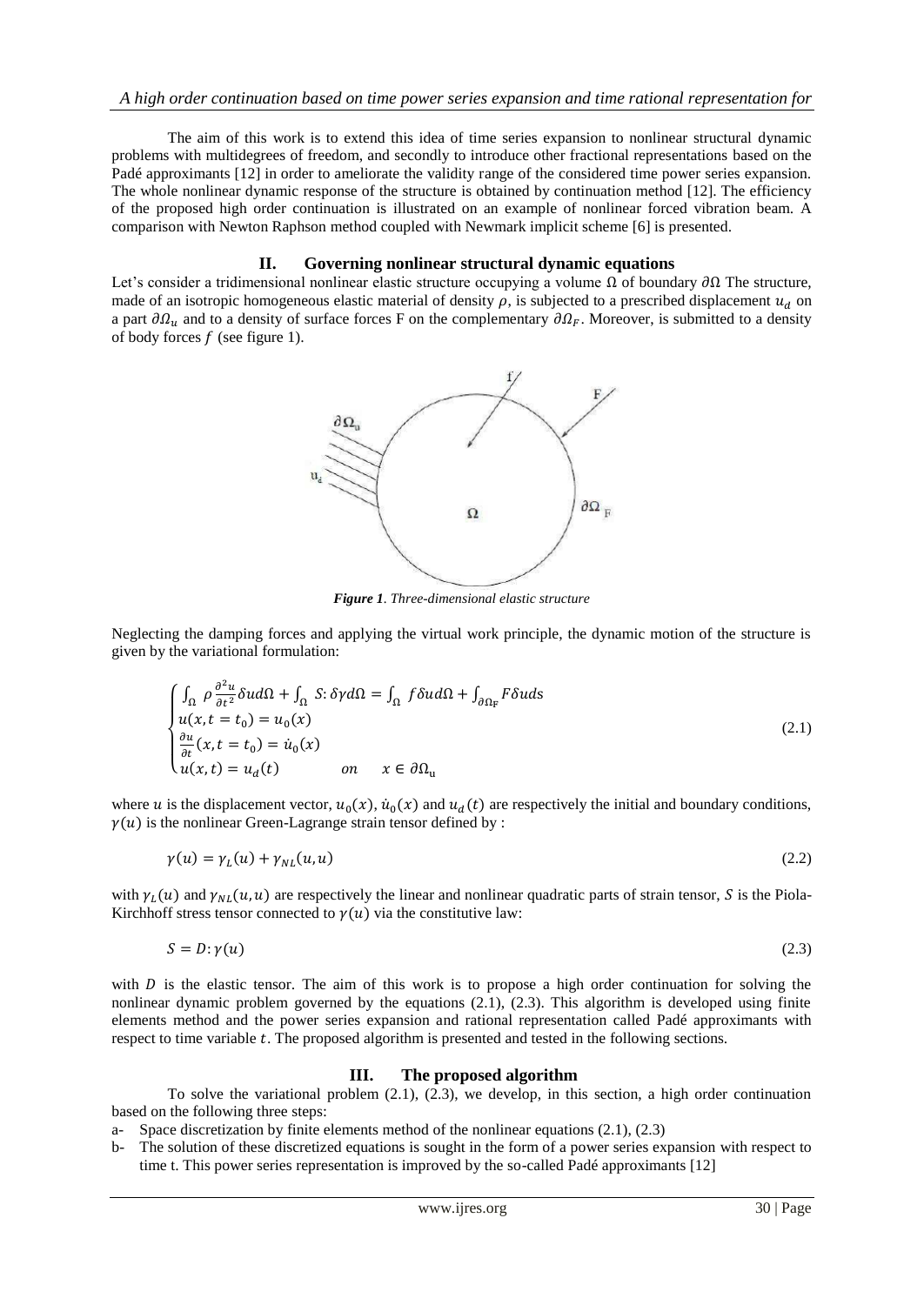c- Application of the continuation method to build the whole solution branch by branch [12].

#### **3.1. Space discretization by finite elements method**

The space discretization of the equations  $(2.1)$  and  $(2.3)$  by the finite elements method  $[1, 2, 13]$  is obtained in the following form:

$$
\begin{cases}\n\sum_{e} \int_{\Omega^{e}} \rho^{t} N N d\Omega^{e} + \sum_{e} \int_{\Omega^{e}}^{t} B(q) S d\Omega^{e} = F \\
S = C\gamma = D \left( B_{L} + \frac{1}{2} B_{NL}(q) \right) q \\
q(t = t_{0}) = q_{0} \\
\dot{q}(t = t_{0}) = \dot{q}_{0} \\
q = q_{d} \qquad on \qquad \partial \Omega_{u}\n\end{cases}
$$
\n(3.1)

where q and  $\ddot{q}$  are respectively the nodal displacement and acceleration vectors,  $q_0$ ,  $\dot{q}_0$  and  $\dot{q}_0$  are respectively the discretized initial and boundary conditions, N is the shape matrix such that  $u = Nq$  and  $B = B<sub>L</sub> + B<sub>NL</sub>(q)$ with  $B_L$ ,  $B_{NL}$  are the linear and nonlinear strain matrix corresponding respectively to the discretization of the linear and nonlinear parts of  $\gamma$ , C is the matrix of elasticity and F is the space discretized forces vector.

Using the usual notations, the expression  $(3.1-a)$  can be written in the matrix form:

$$
M\ddot{q} + K(q)q = F \tag{3.2}
$$

where

$$
\begin{cases}\nM = \sum_{e} \int_{\Omega^e} \rho \, \,^t N N d\Omega^e \\
K(q) = \sum_{e} \int_{\Omega^e} \, \,^t B(q) (B_L + \frac{1}{2} B_{NL}(q)) d\Omega^e\n\end{cases} \tag{3.3}
$$

are the mass and stiffness matrices. The time integration of the nonlinear problem (3.2) completed by (3.1-b) and (3.1-c) is generally carried out by classical numerical methods which use explicit or implicit time schemes [2, 3, 14]. We present, in the following section, another alternative for solving the nonlinear system (3.2), (3.1 b) and  $(3.1-c)$ . It is based on the power series expansion with respect to time t.

#### **3.2. Power series expansion technique**

The structural dynamic response  $q(t)$  of nonlinear problem (3.2), (3.1-b) and (3.1-c) is sought in the form of a power series expansion with respect to time  $(t - t_0)$  truncated at the order p:

$$
q(t) = q_0 + (t - t_0)q_1 + (t - t_0)^2 q_2 + \dots + (t - t_0)^p q_p, \qquad t \in [0, t_{maxs}].
$$
\n(3.4)

where the unknown vector  $q_i$  is time independent,  $t_{max}$  is the validity range of the series (3.4), see [15] and is the initial time. Then, we expand the stress vector S with respect to  $(t - t_0)$  in the form:

$$
S(t) = \sum_{j=0}^{p} (t - t_0)^j S_j, \qquad t \in [0, t_{maxs}]
$$
\n(3.5)

and we assume, in addition, that the vector force  $F(t)$ , in the problem (3.2), is developable in time up to the order  $(p - 2)$  as:

$$
F(t) = \sum_{j=0}^{p} (t - t_0)^j F_j
$$
\n(3.6)

By substitution of (3.4), (3.5) and (3.6) in (3.2), (3.1-b), we get the terms  $q_i$  and  $S_i$  ( $0 \le j \le p$ ) of time series (3.4) and (3.5) are given by the following expressions: For  $j = 0$ :

$$
\begin{cases} q_0 = u_0 \\ S_0 = D(B_L + \frac{1}{2} B_{NL}(q_0)) q_0 \end{cases} \tag{3.7}
$$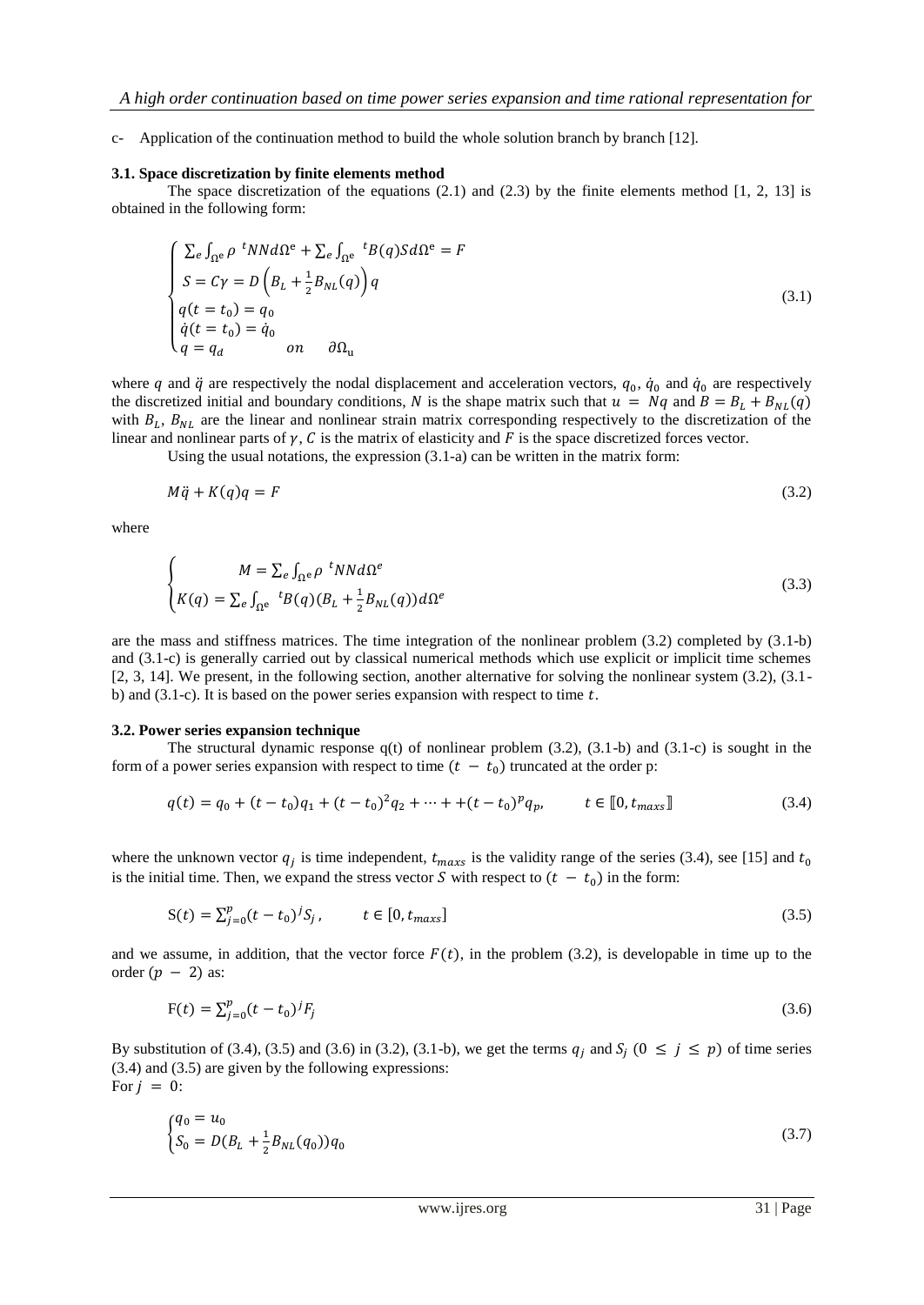For  $j = 1$ :

$$
\begin{cases} q_1 = \dot{u}_0 \\ S_1 = D(B_L + \frac{1}{2}B_{NL}(q_0))q_1 \end{cases} \tag{3.8}
$$

For  $2 \leq j \leq p$ :

$$
\begin{cases}\n q_j = \frac{1}{j(j-1)} M^{-1} (F_{j-2} - \sum_e \int_{\Omega^e} B_L S_{j-2} d\Omega^e - \sum_{i=0}^{i=j-2} \sum_e \int_{\Omega^e} B_{NL} (q_{j-i-2}) S_i d\Omega^e) \\
 S_j = D (B_L q_j + \sum_{i=0}^{i=j} B_{NL} (q_i)) q_{j-i}\n\end{cases} \tag{3.9}
$$

The expressions  $(3.7)$ ,  $(3.8)$  and  $(3.9)$  give each term of the series  $(3.4)$  and  $(3.5)$  in function of those computed at previous orders by inverting only one mass matrix  $M$ . They are fully determined and the solution is computed at any time in the interval [0,  $t_{max}$ ]. It is important to underline that the validity range [0,  $t_{max}$ ] of the series representation (3.4) is finite and must be computed.

#### **3.3. Validity range of the power series**

When the power series expansions (3.4) and (3.5) are truncated at a given order  $p$ , it is valid only up to a certain maximal time  $t_{max}$  [7, 12], given by the criterion:

$$
t_{maxs} = \left(\kappa \frac{\|q_1\|}{\|q_p\|}\right)^{\frac{1}{p-1}}
$$
(3.10)

which requires that the power series representation ceases to be valid when the difference between the power series at two consecutive orders is small than a tolerance parameter \_. This way gives the validity range that depends on the truncate order p and on the required tolerance. The nonlinear dynamic structural response is computed branch by branch by using the continuation method [15].

#### **3.4. Improvement of validity range by Padé approximants**

It is possible to improve the critical time  $t_{maxs}$  by replacing the power series expansion (3.4) and (3.5) by a rational representation one called Padé approximants [15, 16, 17]. This rational representation of the solution paths  $q(t)$  and  $S(t)$  is given in the form:

$$
\begin{cases}\nP_p^q(t) = q_0 + (t - t_0) \frac{p_{p-2}}{p_{p-1}} q_1 + \dots + (t - t_0)^p \frac{1}{p_{p-1}} q_p, & t \in [0, t_{maxp}] \\
P_p^S(t) = S_0 + (t - t_0) \frac{p_{p-2}}{p_{p-1}} S_1 + \dots + (t - t_0)^p \frac{1}{p_{p-1}} S_p, & t \in [0, t_{maxp}]\n\end{cases}
$$
\n(3.11)

where  $D_i(t)$  are polynomials of degree j with real coefficients  $(d_i)$  {j = 1, p - 1}:

$$
D_j(t) = 1 + td_1 + t^2d_2 + \dots + t^jq_j
$$
\n(3.12)

with  $d_i$  are calculated as in [12]. Those rational representations have been tested in many cases [18]. The Padé approximants improve significantly the validity range of the power series expansion (3.4) and (3.5). To get the critical time  $t_{maxp}$  of the rational representation (3.11), one has only to require that the difference between two rational representations at consecutive orders remains small at the end of the step. The maximal value  $t_{maxp}$  is then defined by [12]:

$$
\frac{\left\|P_p^q(t_{maxp}) - P_{p-1}^q(t_{maxp})\right\|}{\left\|P_p^q(t_{maxp}) - q_0\right\|} < \delta \tag{3.13}
$$

where  $\delta$  is a tolerence parameter. The solution is obtained branch by branch using the rational representation (3.11) and the relation (3.13) [12].

#### **3.5. Continuation method**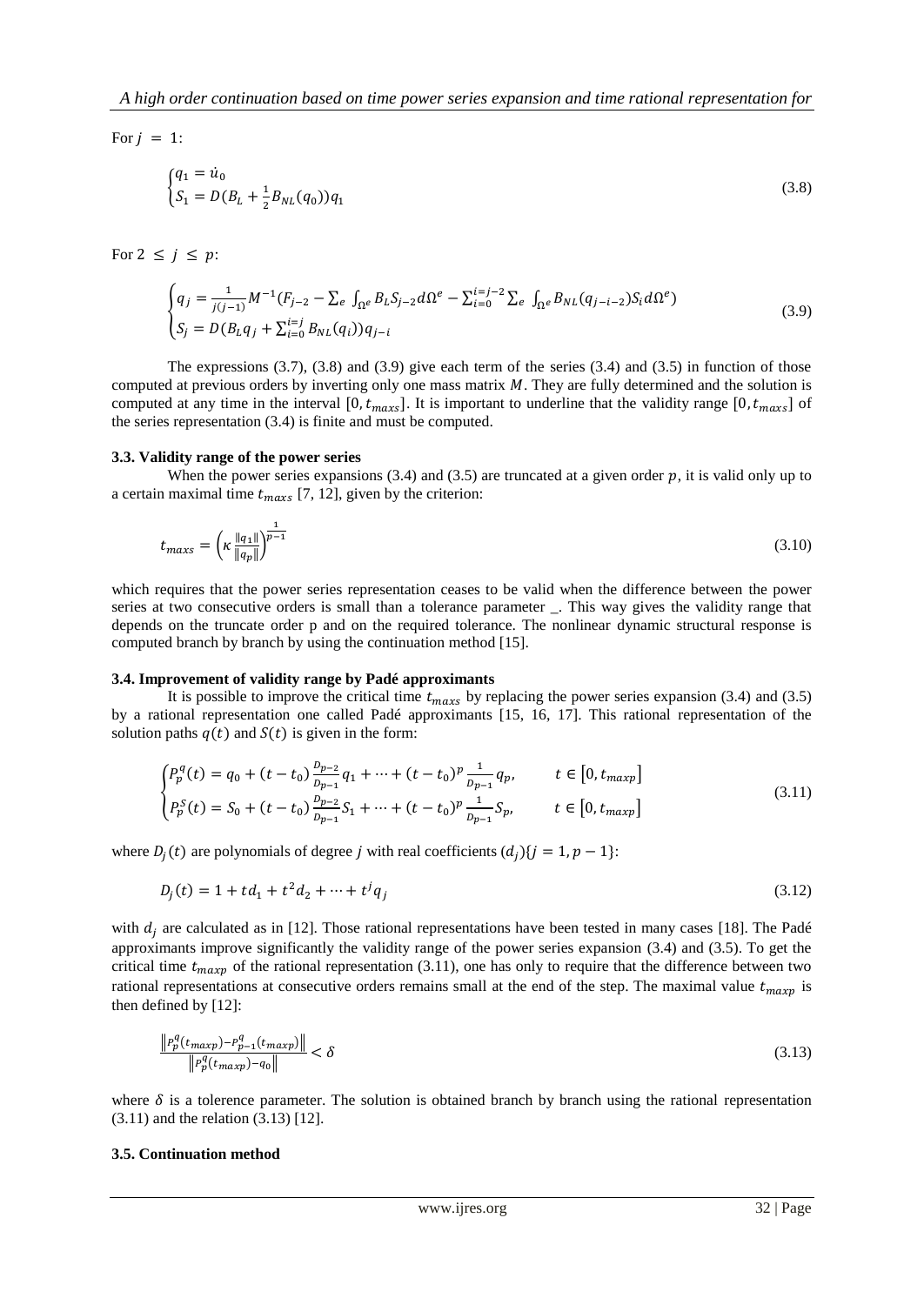As soon as the critical times  $t = t_{max}$  or  $t = t_{max}$  evaluated respectively by the criteria (3.10) or (3.13), the complete solution is obtained branch by branch by means of the continuation method [12, 15]. At the end of each branch, we start with the new initial conditions computed at critical time  $t_{max}$  or  $t_{max}$  of the previous step.

# **IV. Application: Forced nonlinear vibrating** 2D **elastic beam**

We apply, in this paragraph, the proposed high order continuation in order to test its efficiency for solving the forced nonlinear vibration problem of a bidimensional elastic beam. We consider a  $2D$  beam, of length  $L = 200$  mm and of width  $l = 10$  mm, which is made of an homogeneous, isotropic and elastic material with density  $\rho = 10^{-4} K g m^{-3}$ , Young modulus  $E = 10^{5} MPa$  and Poisson's ratio  $v = 0.3$ . The structure is clamped at one side and subjected to the other side to an harmonic force  $F = -100\cos(10000t)$ . The initial values are assumed to be equal to zero. The beam is meshed in  $12$  quadriangle  $Q8$  elements (see figure 2).



*Figure 2. Beam meshed in 12 quadriangle Q8 elements subjected to an harmonic force F* 

The numerical results obtained, in time interval  $[0, 0.001s]$ , by the high order continuation are compared to those computed by the Newton Raphson method using the Newmark implicit time scheme which we will call next as a reference solution. The choice of this time interval is due to the smallest period of the excitation force F. The Newmark parameters and time step adopted in the numerical computation are:  $\alpha = \frac{1}{2}$  $\frac{1}{4}$ ,  $\beta = \frac{1}{2}$  $\frac{1}{2}$ ,  $\Delta t = 10^{-6}$ s. We have verified that the optimal timestep corresponds to  $\Delta t = 10^{-6}$ s, gives a sufficient accuracy. For greater  $\Delta t$ , the Newton Raphson solution diverges. We note that the reference solution, in the considered temporal domain, is get in 2000 iterations. In the following, we present the transversal displacement at loaded node versus time t. The qualities of solutions are characterized by the logarithmof the norm of residual vectors. This residual vector, denoted by  $R$ , is defined by:

$$
R = M^{\circ}q + K(q)q - F \tag{4.1}
$$

# **4.1. Power series solution without continuation method**

The comparison of power series solutions (see equation (3.4)), truncated at orders 10, 20, 30, 40, 50, 60 and 70, without continuation method with the Newton Raphson solution is reported in figure 3.



*Figure 3. Power series solutions (S10, S20, S30, S40, S50, S60, S70), truncated at orders 10, 20,30, 40, 50, 60 and 70, compared to Newton Raphson reference solution*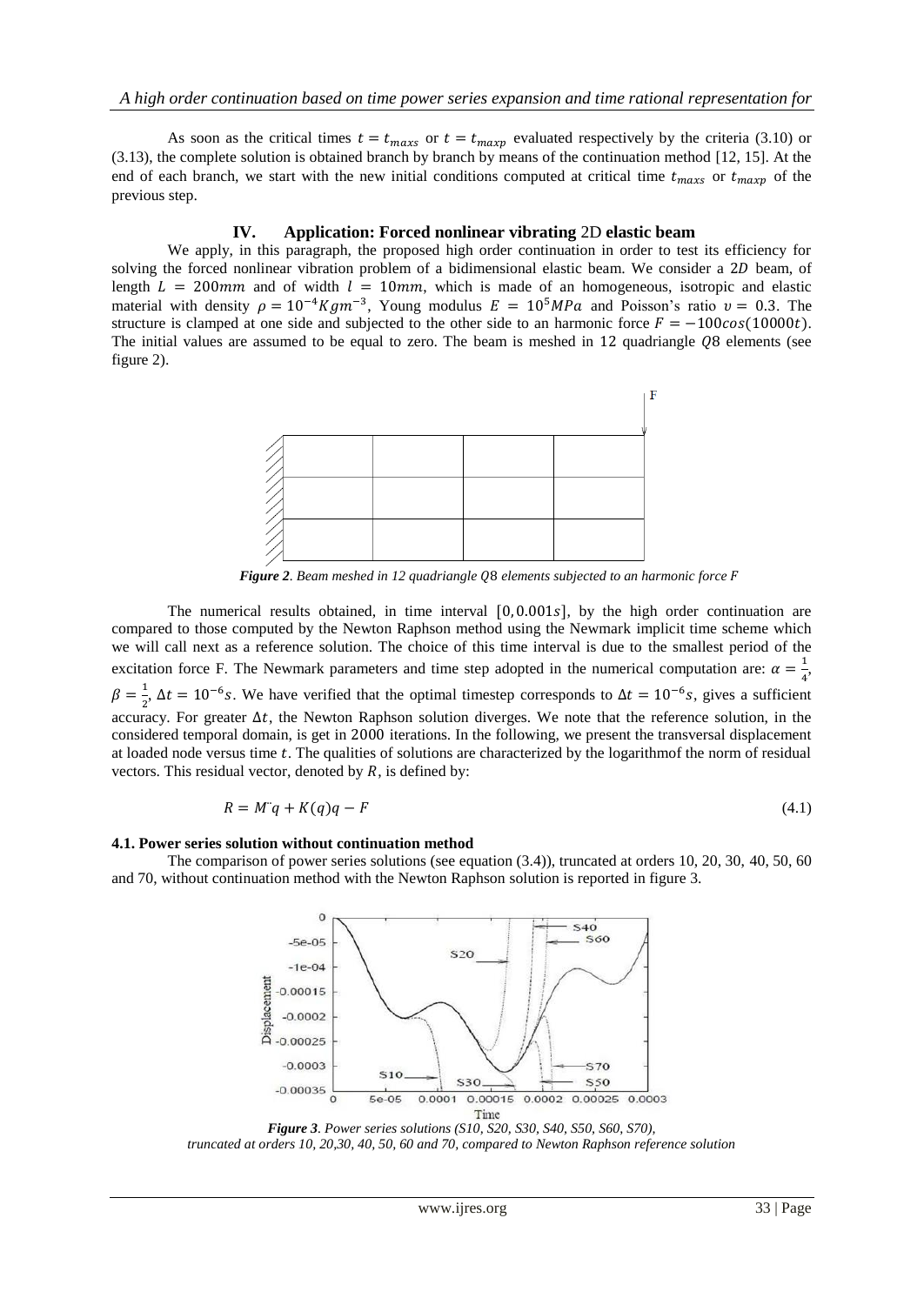The power series solutions are denoted by  $S10$ ,  $S20$ ,  $S30$ ,  $S40$ ,  $S50$ ,  $S60$  and  $S70$  (dashed curves) and the curve of the Newton Raphson solution is plotted with full line. This figure shows that the power series solutions are confounded with Newton Raphson solution in the interval  $[0, t_{maxs}]$ . This power series representation (see equation (3.4)) is only valid up to critical time  $t_{maxs}$ . For higher truncation order (order 70), the power series solution seems to be valid until a critical time  $t_{max} = 2.10^{-4}$ . The critical time increases with the truncation order. Then, by increasing the truncation order, we ameliorate the quality of the solution. The qualities of the power series solutions are better when we increase the truncate order  $p$ . For large  $p$ greater than 50, they become more and more weak. The effect of the tolerance parameter  $\kappa$  and of the truncation order p on the critical time  $t_{max}$ , without continuation process, is given in the table 1.

| p   | $\kappa = 10^{-8}$            | $\kappa = \sqrt{10^{-10}}$ | $\kappa = 10^{-12}$            | $\kappa = 10^{-14}$         |
|-----|-------------------------------|----------------------------|--------------------------------|-----------------------------|
| 10  | $1.0856922110^{-5}$           | $0.61052959710^{-5}$       | $0.343326022$ 10 <sup>-5</sup> | $0.1930664110^{-5}$         |
| 20  | $6.38350945$ 10 <sup>-5</sup> | $4.9425195310^{-5}$        | $0.38268133810^{-5}$           | $2.9629626210^{-5}$         |
| 30  | $10.165212410^{-5}$           | $8.6235857710^{-5}$        | $7.3157577510^{-5}$            | $6.2062711310^{-5}$         |
| 40  | $12.393247110^{-5}$           | $10.97876610^{-5}$         | $9.7257242$ $10^{-5}$          | $8.6156960810^{-5}$         |
| 50  | $14.3472306$ $10^{-5}$        | $13.0347112$ $10^{-5}$     | $11.8422642$ $10^{-5}$         | $10.758905210^{-5}$         |
| 60  | $15.569667310^{-5}$           | $14.381247910^{-5}$        | $13.2835396\ 10^{-5}$          | $12.269618410^{-5}$         |
| 70  | $16.508659610^{-5}$           | $15.427659610^{-5}$        | $14.4174443$ $10^{-5}$         | 13.4733788 10 <sup>-5</sup> |
| 80  | $17.3235804$ $10^{-5}$        | $16.3303928$ $10^{-5}$     | $15.394146110^{-5}$            | $14.51157610^{-5}$          |
| 90  | $17.9096622$ $10^{-5}$        | $16.9965244$ $10^{-5}$     | $16.1299436\ 10^{-5}$          | $15.307546110^{-5}$         |
| 100 | $18.417250210^{-5}$           | $17.571815110^{-5}$        | $16.765189310^{-5}$            | $15.995591310^{-5}$         |
| 110 | $18.8477023$ $10^{-5}$        | $18.0609211$ $10^{-5}$     | $17.306983410^{-5}$            | $16.584518110^{-5}$         |
| 120 | $19.1967345\ 10^{-5}$         | $18.461977$ $10^{-5}$      | $17.7553424$ $10^{-5}$         | $17.0757544$ $10^{-5}$      |

*Table 1. Influence of the tolerance parameter K and of the truncation order p on the critical time*  $t_{max}$  *without continuation method.* 

One can see that the critical time  $t_{maxs}$  increases, for a fixed tolerance  $\kappa$ , with the truncation order and decreases, for a fixed order  $p$ , with the tolerance parameter  $\kappa$ .

# **4.2. Complete solution**

In the table 2, we report the influence of the tolerance parameter  $\kappa$  and the truncation order  $p$  on the number of steps necessary to obtain the complete solution on the time interval  $[0,0.001s]$ . The symbols NPAS and  $SM$ , in the table 2, denote respectively the number of continuation steps and the number of computed right hand sides such that :  $SM = NPAS(p - 2)$ . Optimal orders are those mentioned in bold in table 2.

| p   | $\kappa = 10^{-8}$ |     | $\kappa = 10^{-10}$ |           | $\kappa = 10^{-12}$ |           | $\kappa = 10^{-14}$ |           |
|-----|--------------------|-----|---------------------|-----------|---------------------|-----------|---------------------|-----------|
|     | <b>NPAS</b>        | SΜ  | <b>NPAS</b>         | <b>SM</b> | <b>NPAS</b>         | <b>SM</b> | <b>NPAS</b>         | <b>SM</b> |
| 10  | 75                 | 600 | 125                 | 1000      | 209                 | 1672      | 351                 | 2808      |
| 20  | 16                 | 288 | 20                  | 360       | 26                  | 468       | 33                  | 594       |
| 30  | 10                 | 280 | 12                  | 336       | 14                  | 392       | 16                  | 448       |
| 40  | 9                  | 342 | 10                  | 380       | 11                  | 418       | 12                  | 456       |
| 50  | 7                  | 336 | 8                   | 384       | 9                   | 432       | 10                  | 480       |
| 60  | 7                  | 406 | 7                   | 406       | 8                   | 544       | 9                   | 522       |
| 70  |                    | 476 | 7                   | 476       | 7                   | 476       | 8                   | 544       |
| 80  | 6                  | 468 | 7                   | 546       | 7                   | 546       | 7                   | 546       |
| 90  | 6                  | 528 | 6                   | 528       | 7                   | 616       | 7                   | 616       |
| 100 | 6                  | 588 | 6                   | 588       | 7                   | 686       | 7                   | 686       |
| 110 | 6                  | 648 | 6                   | 648       | 6                   | 648       | 7                   | 756       |
| 120 | 6                  | 708 | 6                   | 708       | 6                   | 708       | 6                   | 708       |

*Table 2. Influence of the tolerance parameter*  $\kappa$  *and of the truncate order p on the number continuation steps* 

Fixing the time interval [0,0.001s] and for a given tolerance parameter  $\kappa = 10^{-10}$ , for example, the optimal truncation order for the continuation method is  $p = 30$ , it corresponds to a minimal number of computed right hand sides. The complete solution computed by the high order continuation, denoted by  $(S30c)$ , using the power series truncated at order  $p = 30$  with  $\kappa = 10^{-10}$  compared to the Newton Raphson solution denoted by  $(N)$  is plotted in figure 4.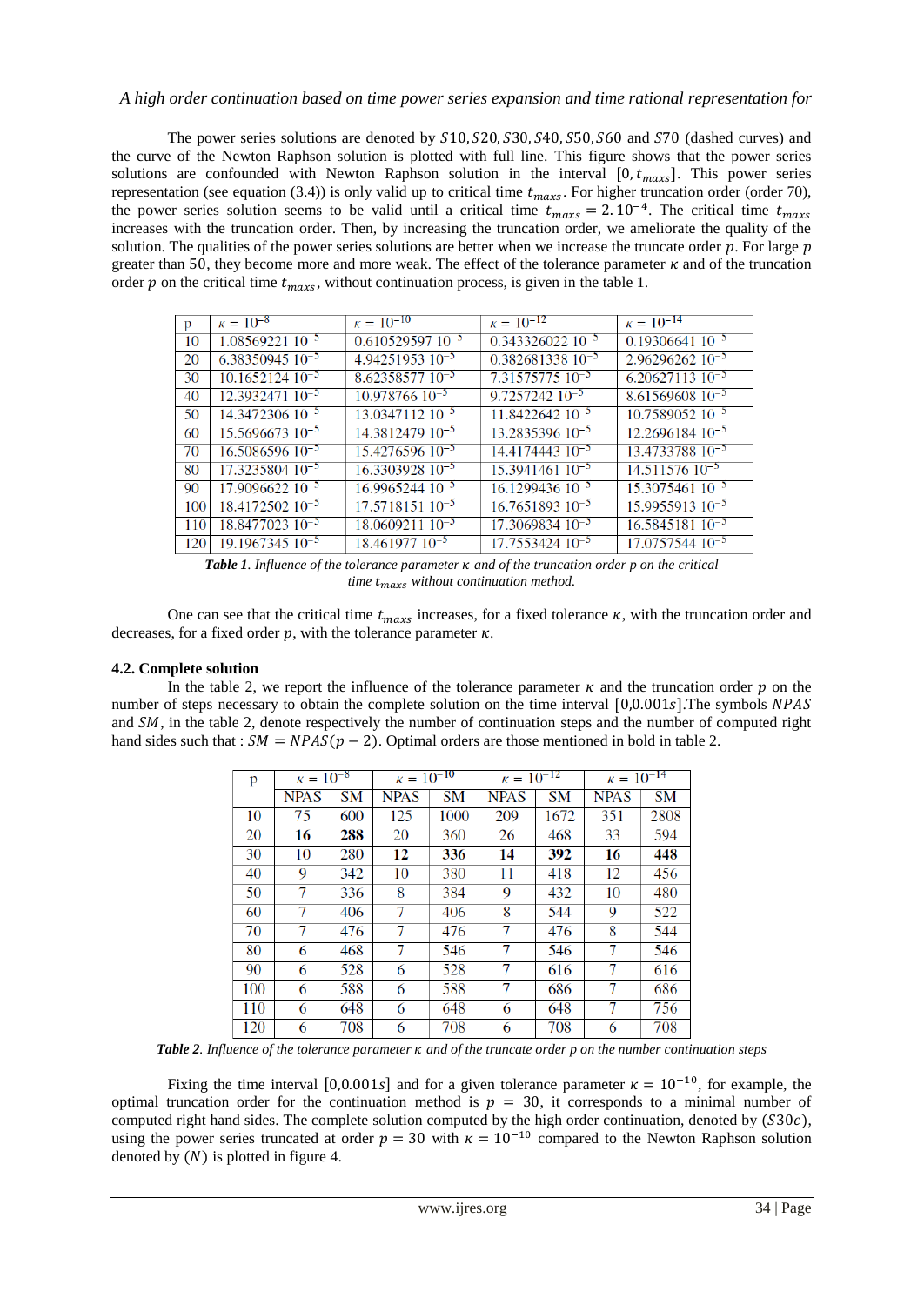

*Figure 4. Comparison between the reference solution and the power series solution truncated at order 30 with continuation method,*  $\kappa = 10^{-10}$ .

The proposed high order continuation gives the same result as the Newton Raphson method as shown in figure 4. The complete solution is obtained in 12 continuation steps, with the parameters  $p = 30$  and  $\kappa =$  $10^{-10}$ . This solution is obtained by computing 336 right hand sides and inverting only one mass matrix. While, the Newton Raphson method gives the same result using 2000 iterations, an inversion of tangent matrix at each iteration is required 2000 triangulations, to obtain the complete solution.

#### **4.3. Padé approximants solution without continuation method**

The Padé series solutions (see equation  $(3.11)$ ) denoted respectively by  $P10, P20, P30$  and  $P40$ , truncated at respective orders 10, 20, 30 and 40 without continuation method compared to Newton Raphson reference solution (*N*) are plotted in figure 5 with  $\kappa = 10^{-10}$ .



*Figure 5. Comparison between the Newton Raphson reference solution (N) and Padé approximants solution (P10, P20, P30 and P40) without continuation method truncated at respective orders 10, 20, 30 and 40*

As for the power series solution, the validity range of the time Padé solution increases with truncature order. The qualities of these four Padé approximants solutions denoted respectively by  $rP10, rP20, rP30$  and  $rP40$  without continuation method compared to that  $(rN)$  computed by the Newton Raphson method are reported in figure 6.



*Figure 6. Comparison of qualities of Padé approximants solutions (rP10, rP20, rP30 and rP40) truncated at respective orders 10, 20, 30 and 40 without continuation method and the Newton Raphson reference solution (rN)*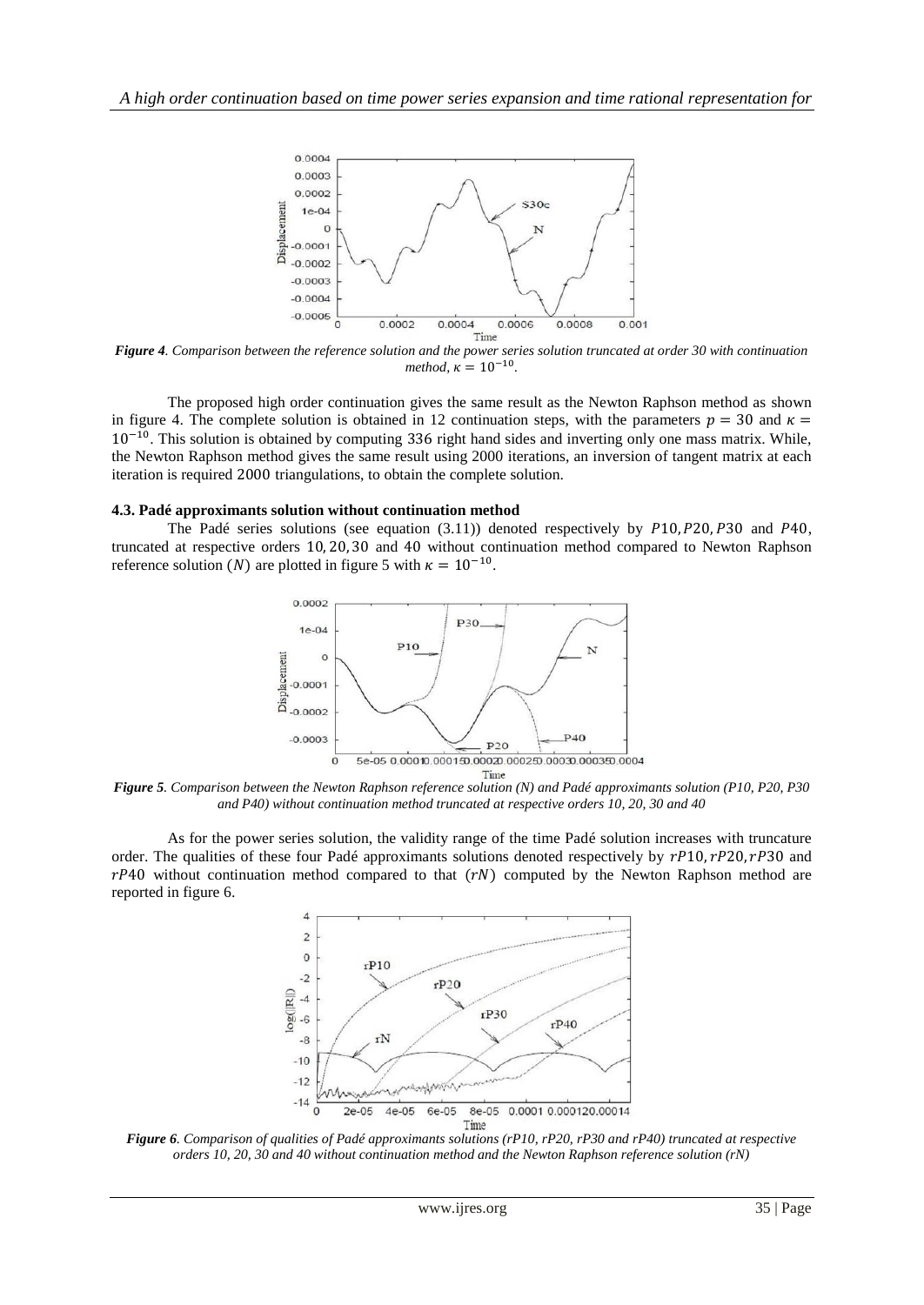One can see, on figure 7, that the use of Padé approximants ameliorates substantially the validity range of the power series solution. The three qualities of these solutions are given in the figure 8. Let us remark that the power series solutions and Padé approximants have the same quality in the interval  $[0, 5.10^{-5}$  s.  $t = 5.510^{-5}$  s, the quality of Padé representation truncated at order 30 seems to be better than power series expansion. For very small time  $t = 5.510^{-5} s$ , the power series expansion and its improvement by Padé approximant are more accurate than the Newton Raphson one.



*Figure 7. Comparison between the Padé approximants solution (P30), power series solution (S 30) truncated at orders 30 without continuation method and the Newton Raphson reference solution (N)*



*Figure 8. Comparison of the qualities of the Pad´e approximants solution (rP30), power series solution (rS 30) truncated at orders 30 without continuation method and the Newton Raphson reference solution (rN)*

#### **4.4. Padé approximants solution with continuation method**

The complete solution obtained by the Padé approximants solution truncated at order 30 using the continuation method is reported in figure 9 and compared to those obtained by power series and reference solutions.



*Figure 9. Comparison of three solutions: Padé approximants (P30c), power series (S 30c) truncated at order 30 with continuation process and reference solution (N),*  $\kappa = 10^{-10}$ ,  $\delta = 10^{-6}$ .

With the Padé approximants, this solution path requires only 9 steps, whereas the same solution requires 12 steps with using the power series expansion. So, it appears that the use of the Padé approximants